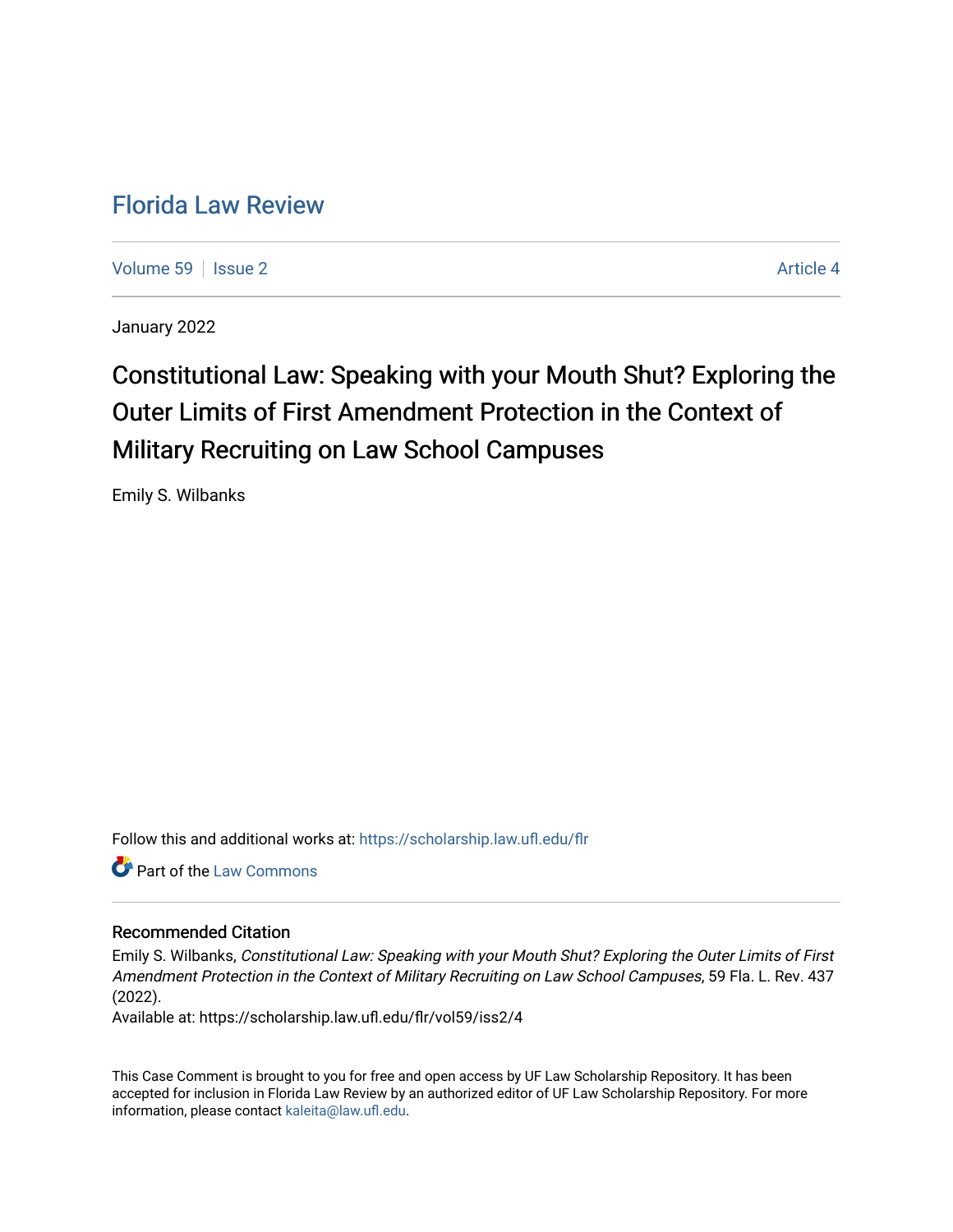## **CONSTITUTIONAL** LAW: SPEAKING WITH YOUR **MOUTH SHUT?** EXPLORING THE OUTER LIMITS OF FIRST **AMENDMENT** PROTECTION **IN** THE **CONTEXT** OF MILITARY **RECRUITING ON** LAW **SCHOOL CAMPUSES**

## *Rumsfeld v. Forum for Academic and Institutional Rights, Inc.,* **126 S.** Ct. **1297 (2006)**

*Emily S. Wilbanks\* ""*

In response to the increasing refusal of law schools and other institutions of higher education to allow the **U.S.** military to engage in oncampus recruiting, Congress passed the Solomon Amendment.' The Solomon Amendment mandates a denial of federal funds to any school that refuses to allow the military to recruit on campus.<sup>2</sup> Many law schools

\*\* This Comment won the George W. Milam Award for best Comment in Fall 2006.

1. Forum for Academic and Institutional Rights, Inc. v. Rumsfeld *(FAIR 1),* 291 F. Supp. 2d 269, 278 (D.N.J. 2003), *rev'd,* 390 F.3d 219 (3d Cir. 2004), *rev'd,* 126 S. Ct. 1297 (2006). Congress framed the law as an attempt to facilitate recruitment of qualified candidates and to curb the distribution of tax dollars to institutions that interfered with the government's duty to raise a military. *Id.* at 279 n.2. The discontent of some Congressmen over the hindrance of military recruiting on American campuses was obvious. *See id.* For example, co-sponsor of the law Rep. Richard Pombo opined that the institutions "need to know that their starry-eyed idealism comes with a price" and that the Solomon Amendment should be supported by Congress in order to "send a message over the wall of the ivory tower of higher education." *Id.* (citation omitted). Undoubtedly, law schools became more pressured by the demands for equal treatment of military recruiters following the terrorist attacks of September 11, 2001, which created an increased need for more recruits. Stephen Henderson, *Case Pits Military Against Colleges; Supreme Court to Decide if Schools Can Ban Recruiters, Yet Keep Funding,* Hous. CHRON., May 3, 2005, at A5.

2. 10 U.S.C.A. § 983 (West 2007). The Solomon Amendment reads in relevant part:

(b) Denial of funds for preventing military recruiting on campus. - No funds described in subsection  $(d)(1)$  may be provided by contract or by grant to an institution of higher education (including any subelement of such institution) if the Secretary of Defense determines that that institution (or any subelement of that institution) has a policy or practice (regardless of when implemented) that either prohibits, or in effect prevents-

**(1)** the Secretary of a military department or Secretary of Homeland Security from gaining access to campuses, or access to students (who are 17 years of age or older) on campuses, for purposes of military recruiting in a manner that is at least equal in quality and scope to the access to campuses and to students that is provided to any other employer; or

<sup>\*</sup> J.D. anticipated 2008, University ofFlorida Levin College of Law; B.A. 2003, University of Florida. This Comment is dedicated to my parents, Bonnie and Billy Wilbanks, and to Matthew Sherlock. Your love and support has allowed me to chase my dreams, and your constant encouragement has reminded me to set my expectations high. I will always be grateful that you are all a part of my life.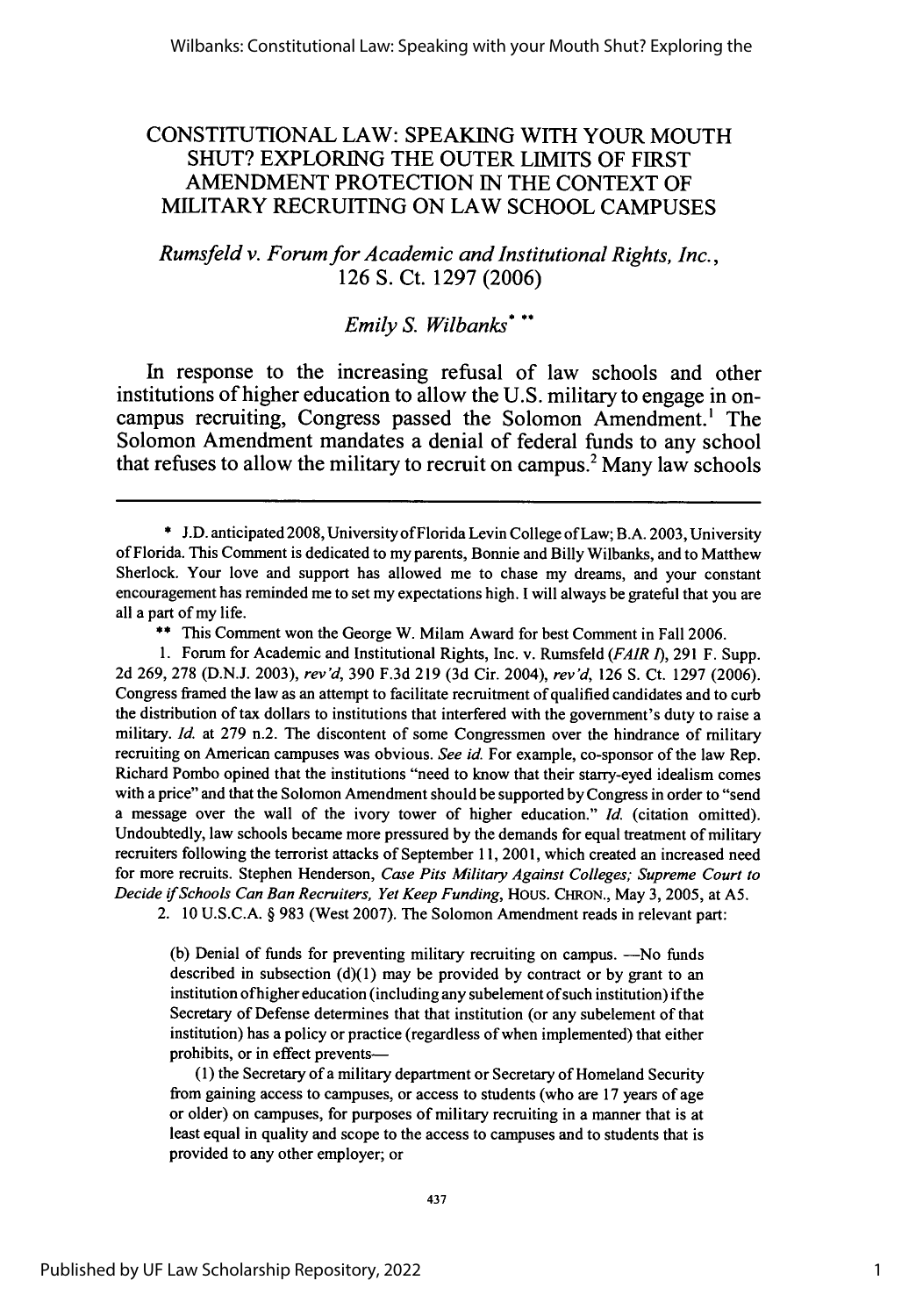*FLORIDA LAW REVIEW*

**[Vol. 59**

sought to exclude military recruiters on the basis that the military's policy regarding homosexuality' was a violation of the schools' antidiscrimination policies.' The Forum for Academic and Institutional Rights (FAIR),<sup>5</sup> Respondent, alleged that the Solomon Amendment infringed upon the schools' First Amendment freedoms of speech and association.<sup>6</sup> FAIR filed suit in the United States District Court for the

(2) 'access **by** military recruiters for purposes of military recruiting to the following information pertaining to students (who are **17** years of age or older) enrolled at that institution (or any subelement of that institution):

**(A)** Names, addresses, and telephone listings.

(B) Date and place of birth, levels of education, academic majors, degrees received, and the most recent educational institution enrolled in **by** the student.

Id.

**3.** The pertinent part of the military's policy on homosexuality is codified as follows:

**(b)** Policy. **-A** member of the armed forces shall be separated from the armed forces under regulations prescribed **by** the Secretary of Defense if one or more of the following findings is made and approved in accordance with procedures set forth in such regulations:

**(1)** That the member has engaged in, attempted to engage in, or solicited another to engage in a homosexual act or acts unless there are further findings, made and approved in accordance with procedures set forth in such regulations, that the member has demonstrated that-

**(A)** such conduct is a departure from the member's usual and customary behavior;

(B) such conduct, under all the circumstances, is unlikely to recur;

**(C)** such conduct was not accomplished byuse offorce, coercion, or intimidation;

**(D)** under the particular circumstances of the case, the member's continued presence in the armed forces is consistent with the interests of the armed forces in proper discipline, good order, and morale; and

**(E)** the member does not have a propensity or intent to engage in homosexual acts.

(2) That the member has stated that he or she is a homosexual or bisexual, or words to that effect, unless there is a further finding, made and approved in accordance with procedures set forth in the regulations, that the member has demonstrated that he or she is not a person who engages in, attempts to engage in, has a propensity to engage in, or intends to engage in homosexual acts.

**(3)** That the member has married or attempted to marry a person known to be of the same biological sex.

**10 U.S.C.A.** § 654.

4. Rumsfeld v. Forum for Academic and Institutional Rights, Inc. *(FAIR II1),* **126 S.** Ct. **1297, 1302 (2006).**

**5.** FAIR is an association of law schools and faculty members whose mission is "to promote academic freedom, support educational institutions in opposing discrimination and vindicate the rights of institutions of higher education." *Id.*

*6. Id.* at **1303.** The Solomon Amendment allegedly forced the schools to choose between losing federal funding or disseminating a message with which they strongly disagreed. *Id.* The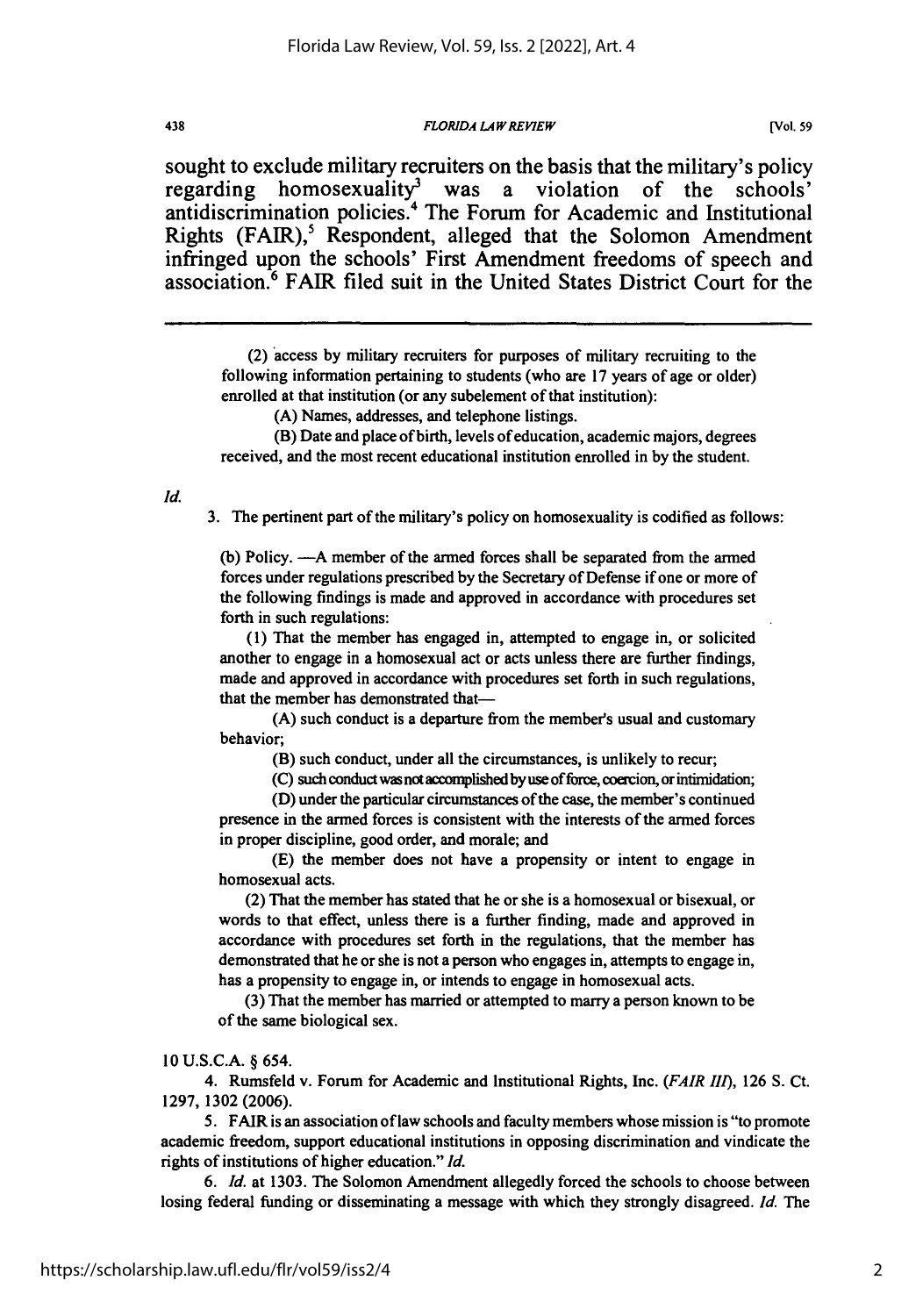#### **CASE COMMENT**

439

District of New Jersey challenging the constitutionality of the Solomon Amendment.<sup>7</sup> The district court held that the Solomon Amendment was constitutional because it neither compelled speech nor significantly affected the schools' ability to express their own messages.' On appeal, the Third Circuit Court of Appeals reversed and found that the Solomon Amendment was unconstitutional because it violated the schools' rights of association and impermissibly compelled them to participate in the expressive act of recruiting.9 The United States Supreme Court unanimously reversed and **HELD** that the Solomon Amendment was not a violation of the law schools' First Amendment freedoms of speech or association and thus was a constitutionally permissible act of the legislature.<sup>10</sup>

The United States Supreme Court had previously found compelled speech to be a violation of the First Amendment." In *West Virginia Board* of Education v. Barnette,<sup>12</sup> the Court reviewed a state law that required school children to recite the Pledge of Allegiance (Pledge) and to salute the flag daily.<sup>13</sup> Plaintiffs, a group of Jehovah's Witnesses, challenged the constitutionality of the law.<sup>14</sup> The Court held that requiring children to recite the Pledge or salute the flag violated the children's freedom of speech.<sup>15</sup>

*7. See* Forum for Academic and Institutional Rights, Inc. v. Rumsfeld *(FAIR 1),* **291** F. Supp. 2d 269 (D.N.J. 2003), *rev'd,* 390 F.3d 219 (3d Cir. 2004), *rev'd,* 126 **S.** Ct. 1297 (2006).

**8.** *Id.* at **309-10.**

20071

9. Forum for Academic and Institutional Rights, Inc. v. Rumsfeld *(FAIR II),* 390 F.3d 219, **230 (3d** Cir. 2004), *rev 'd,* 126 **S.** Ct. 1297 (2006). The appellate court was convinced **by** FAIR's analogy to *Boy Scouts ofAm. v. Dale,* 530 U.S. 640 (2000), on the association issue. *Fair I,* 390 F.3d at 232. The court determined that just as Dale's presence in the Boy Scouts would force the Scouts to send the message that it accepted homosexuality, the presence of military recruiters on campus would force the law schools to send the message that the schools accepted discrimination on the basis of sexual orientation. *Id.* The appellate court also found that recruiting was an expressive activity because it entailed oral and written communication and had the purpose of convincing students that working for a specific employer is worthwhile. *Id.* at 236-37. Furthermore, the court determined that the Solomon Amendment compelled speech **by** forcing schools to disseminate the military's message **by** distributing newsletters, scheduling receptions and interviews, sending e-mails, and posting flyers to notify students of the military's recruiting activities. *Id.* at 240.

- **10.** *FAIR III,* 126 **S.** Ct. at **1313.**
- **11.** *See* W. Va. State **Bd.** of Educ. v. Barnette, **319** U.S. 624, 642 (1943).
- 12. **319** U.S. 624 (1943).
- **13.** *Id.* at626.
- 14. *Id.* at 629-30.
- 15. *Id.* at 642.

federal funding at issue was a significant figure, approximately \$35 billion annually provided **by** the government to American colleges and universities. Sarah Schweitzer, *High Court Hears Campus Recruiting Case,* BOSTON GLOBE, Dec. **7,** 2005, at A2. The Solomon Amendment mandated that even if only the law school denied access to the military recruiters, federal funding would be withheld from the entire university. *Id.*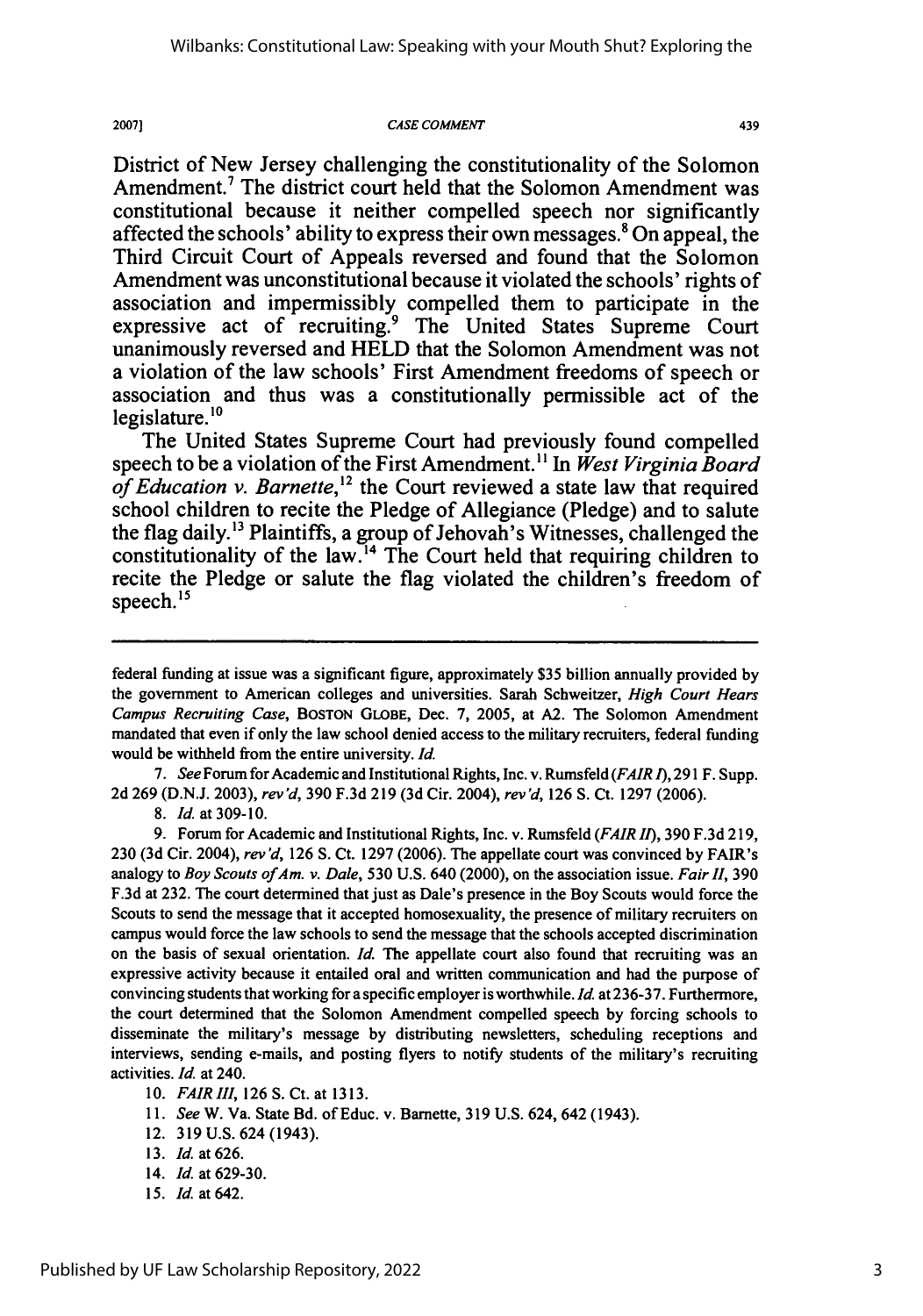#### **FLORIDA LAWREVIEW**

In rendering its decision, the *Barnette* Court emphasized the inappropriateness of compelling the students to verbally declare a belief<sup>16</sup> and of requiring them to engage in the expressive, albeit silent, act of saluting the flag.<sup>17</sup> It opined that to uphold the state law requiring all students to salute the flag would be tantamount to saying that the "Bill of Rights[,] which guards the individual's right to speak his own mind, left it open to public authorities to compel him to utter what is not in his mind."<sup>18</sup> In *Barnette*, the Court expressly overruled a prior case permitting similarly compelled speech<sup>19</sup> and took on a decidedly more protective role in its application of the First Amendment.<sup>20</sup> The Court firmly espoused its commitment to preventing speakers from being told what to say, either verbally or symbolically.<sup>21</sup>

More than fifty years later, a unanimous Court continued in its protective role **by** proscribing the application of a state law that would have forced a group of parade organizers to alter their desired message.<sup>22</sup> *In Hurley v. Irish-American Gay, Lesbian and Bisexual Group ofBoston,23* parade organizers refused to allow a particular group of openly

*18.* **Id.** at 634 (majority opinion).

**19. Id.** at 642. The Court *expressly* overruled *Minersville School District v. Gobitis, 310* **U.S. 586** (1940). *Barnette,* **319 U.S.** at 642. In *Gobitis,* the Court held that it was constitutional for the school board to expel students who refused to participate in the Pledge and salute the flag. *See Gobitis,* **310 U.S.** at **599-600.**

20. *See Barnette,* **319 U.S.** at 642. The *Gobitis* Court determined that allowing special treatment for a minority of students that wished not to comply undermined the legislature's judgment that such allowances would weaken the effect of the whole exercise. *Gobitis,* **310 U.S.** at **599-600.** The *Barnette* Court, on the other hand, emphasized the importance of protecting an individual's right to freely express his or her views regardless of whether such views are in conformity with the majority. *Barnette,* **319 U.S.** at 641. The *Barnette* majority sternly cautioned against compelling those with differing viewpoints to express mainstream beliefs, explaining that "[t]hose who begin coercive elimination of dissent soon find themselves exterminating dissenters. Compulsory unification of opinion achieves only the unanimity of the graveyard." **Id.** In taking on a more protective role, the majority in *Barnette* called freedom to express one's own ideas or opinions a "fixed star in our constitutional constellation" and made it clear that exceptions to unbridled free speech would indeed be rare. *Id.* at 642.

21. *Barnette,* **319** U.S. at 642.

22. Hurley v. Irish-Am. Gay, Lesbian & Bisexual Group of Boston, 515 U.S. 557, 566 (1995).

23. 515 **U.S.** 557 (1995).

**<sup>16.</sup> Id.** at **631.**

**<sup>17.</sup> Id.** at **632.** The Court noted that "the flag salute is a form of utterance" and that "[s]ymbolism is a primitive but effective way of communicating ideas." **Id.** Therefore, the Court found that the symbolic act of the salute was itself a form of speech and, even absent the Pledge, was a required affirmation of a state of mind or belief. **Id.** at **633.** The dissent, on the other hand, argued that the salute in no way expressed or suppressed a particular belief. *Id.* at 664 (Frankfurter, **J.,** dissenting). Justice Frankfurter explained that requiring a child to stand and salute the flag in no way restricted a full opportunity for the child or his parents to publicly express their disapproval of the meaning of the gesture. *Id.*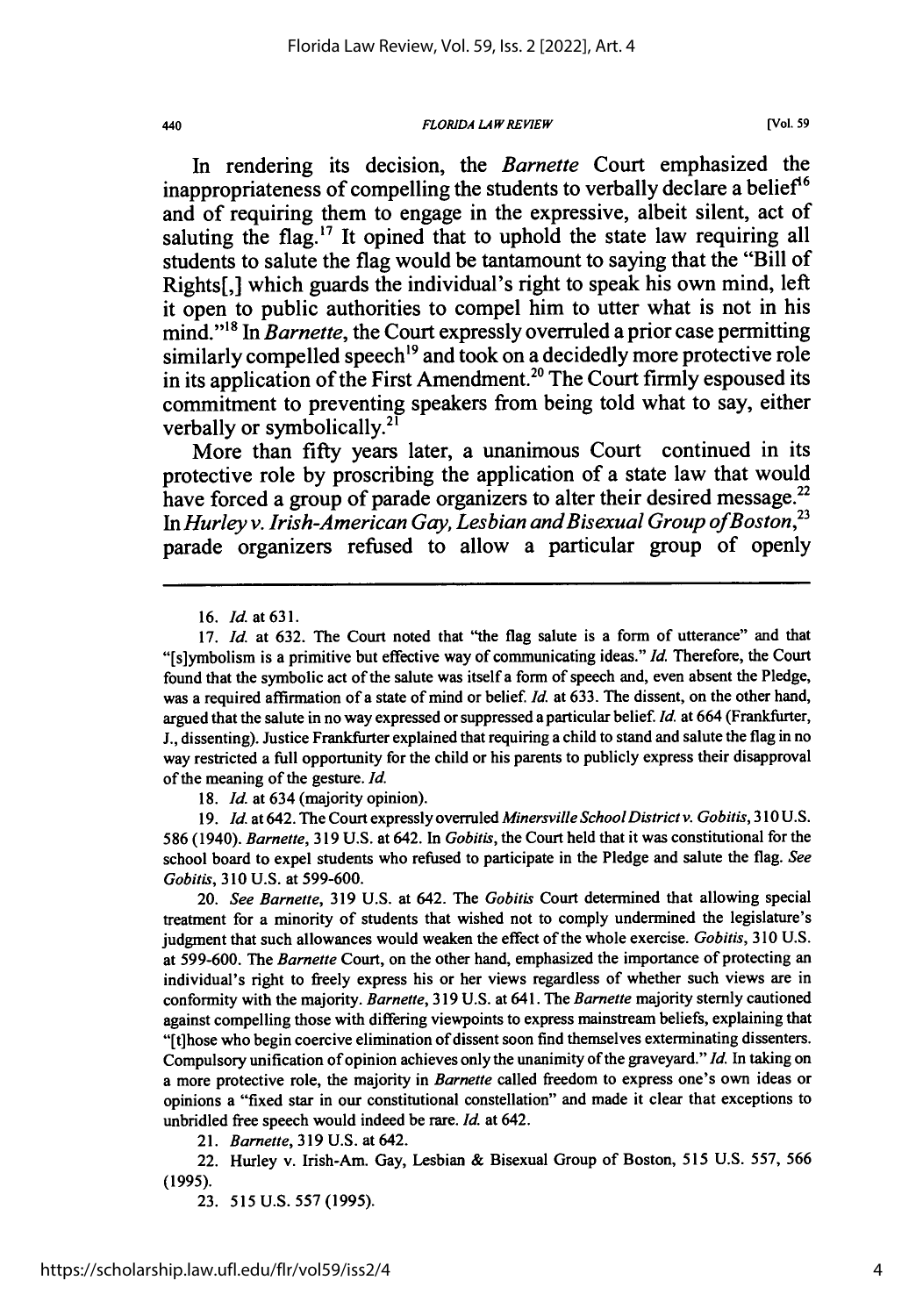CASE **COMMENT**

441

homosexual individuals to participate in a St. Patrick's Day parade.<sup>24</sup> The group sued, claiming violation of a state public accommodations law prohibiting discrimination based on sexual orientation.<sup>25</sup> Parade organizers countered that the application of the state law was unconstitutional because it infringed on their First Amendment freedoms of speech and expressive association.26 The state trial court and the Supreme Judicial Court of Massachusetts, on appeal, both held that the application of the statute did not unconstitutionally impair the parade organizers' First Amendment rights because the parade had no discernable expressive purpose.<sup>27</sup> The United States Supreme Court disagreed and reversed.<sup>2</sup>

In finding that the parade organizers were entitled to First Amendment protection, the Court determined that parades are inherently expressive.<sup>29</sup> Once it established the expressive nature of the parade, the Court reasoned that each participant in the parade affected the parade's overall message.<sup>36</sup> Thus, use of the state law to force inclusion of a group with a contrary message would require the parade organizers to alter their own message.<sup> $31$ </sup> Continuing the protective trend begun in Barnette, the Court held that such a result was a violation of the First Amendment rule that "a speaker has the autonomy to choose the content of his own message." $32$ 

25. *Id.*

2007]

26. Id. at 563. The parade organizers claimed that the Irish-American Gay, Lesbian and Bisexual Group of Boston (GLIB) was excluded because the organizers determined that the message expressed by GLIB regarding homosexuality was contradictory to the parade's general message supporting traditional social and religious values. Id. at 562.

27. Id. at 563-64.

28. **Id.** at 566.

29. Id. at 568. The Court noted that a "parade" is more than a group of people moving from one place to another. Id. In a parade, marchers make a "collective point, not just to each other but to bystanders along the way." Id. Therefore, the Court reasoned, parades are "a form of expression, not just motion." Id. It further noted that a narrowly articulated message is not necessary to trigger First Amendment protection. Id. at 569. The Court stated, "a private speaker does not forfeit constitutional protection simply by combining multifarious voices, or by failing to edit their themes to isolate an exact message as the exclusive subject matter of the speech." Id. at 569-70.

- 30. Id. at 572.
- *31. Id,* at 572-73.

32. Id. at 573. In its determination that the parade's message was impermissibly altered, the *Hurley* Court distinguished *Turner Broadcasting System, Inc. v. FCC,* 512 U.S. 622 (1994), in which the Court rejected the cable company's claim that regulations requiring cable operators to reserve certain channels for designated broadcast signals violated its First Amendment right to choose its own message. *Hurley,* 515 U.S. at 576. As discussed by the Court, the key distinction between *Hurley and Turner Broadcasting* was the practicability of disclaimer. *Id* The cable companies in *Turner Broadcasting* commonly disclaimed any relationship between their viewpoints and those expressed by those using the broadcast facility, and therefore there was no danger of viewers mistaking broadcasted messages as those of the host cable company. *Id In Hurley,* however, the parade organizers could not easily disclaim GLIB's message as contrary to their own.

<sup>24.</sup> *Id.* at 561.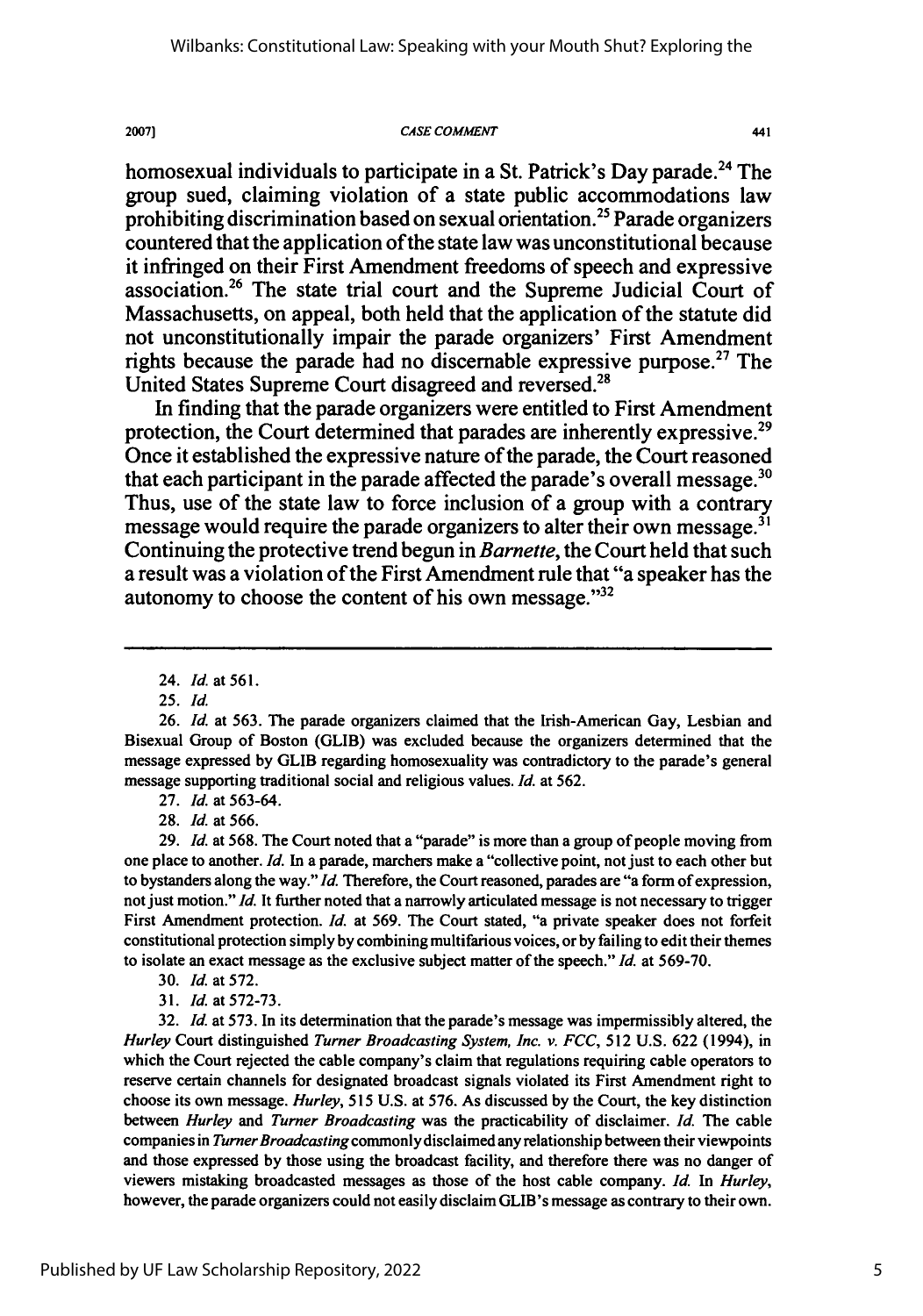#### 442 *FLORIDA LAW REVIEW* **[Vol. 59**

Five years after the *Hurley* decision, the Court again applied the First Amendment to prevent an organization's message from being compromised **by** the forced inclusion of an unwanted member.33 In *Boy Scouts ofAmerica v. Dale,34* an assistant scoutmaster's adult membership was revoked when the Boy Scouts became aware that he was a homosexual.<sup>35</sup> Dale sued, alleging violation of a state public accommodations statute.36 The Boy Scouts, much like the parade organizers in *Hurley,* contended that application of the state statute would infringe upon its First Amendment rights **by** altering its message.37 The New Jersey Supreme Court held that the law was constitutional and that *Hurley* was inapplicable because Dale's reinstatement as a scoutmaster would not require the Boy Scouts to express any particular message.<sup>38</sup> In a five-four decision, the United States Supreme Court reversed and held that the application of the statute was an unconstitutional violation of the First Amendment.<sup>39</sup>

*In Dale,* the Court focused on the Boy Scouts' First Amendment right of expressive association.40 Notably, the Court stated that "forced inclusion of an unwanted person in a group infringes the group's freedom of expressive association if the presence of that person affects in a significant way the group's ability to advocate public or private viewpoints."<sup>41</sup> Deferring to the Boy Scouts' view of its own message,<sup>42</sup> the Court found that Dale's presence would force the organization to send a message that

**33.** *See* Boy Scouts of Am. v. Dale, **530** U.S. 640, 648 (2000).

34. 530 U.S. 640 (2000).

35. Id. at 644-45. The Boy Scouts learned of Dale's sexual orientation when a newspaper printed an interview with Dale concerning his advocacy of the need for role models for gay and lesbian teenagers. *See* id. at 645.

36. Id.

37. Id. at 645-46. The Boy Scouts declared that its mission is to "instill values in young people." Id. at 649. It further asserted that homosexuality is not "morally straight" or "clean" within the meaning of those terms in the Scout Oath and Law, which defines the values the organization seeks to instill in its members. Id. at 649-50.

39. *Id.* at 644.

40. Id.

41. Id. at 648 (citing N.Y. State Club Ass'n v. New York, 487 U.S. 1, 13 (1988)).

42. Id. at 653. The majority stated that the Court must give deference both to an organization's "assertions regarding the nature of its expression" and to its "view of what would impair its expression." Id. Interestingly, the dissent found the approach quite novel and denounced giving such deference. **Id.** at 686 (Stevens, J., dissenting). Justice Stevens stated, "This is an astounding view of the law. I am unaware of any previous instance in which our analysis of the scope of a constitutional right was determined by looking at what a litigant asserts in his or her brief and inquiring no further." *Id.*

*Id. The Hurley* Court opined that "such disclaimers would be quite curious in a moving parade." **Id.** at 576-77.

<sup>38.</sup> Id. at 647.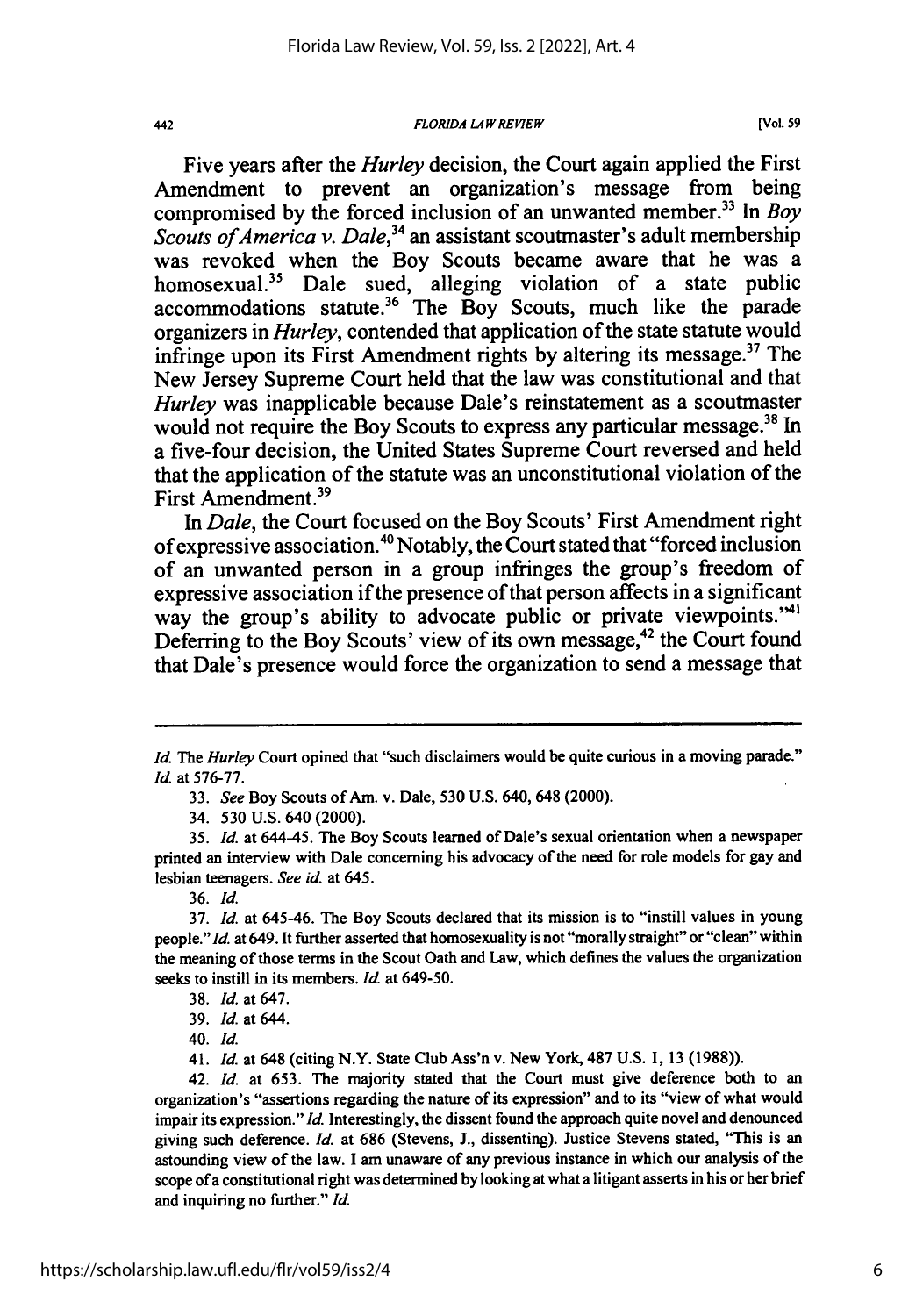#### **CASE** COMMENT

it accepts homosexual conduct as a legitimate form of behavior.<sup>4</sup> Analogizing *Dale* to *Hurley,* the Court determined that in both cases the inclusion of the unwanted member interfered with the speaker's choice "not to propound a point of view contrary to its beliefs."<sup>44</sup>

Moreover, *Dale* seemingly expanded the decision in *Hurley*.<sup>45</sup> In *Dale*, the Boy Scouts did not contend that Dale used or intended to use his position as assistant scoutmaster to advocate homosexuality or to send a particular message.<sup>46</sup> The Court extended the reach of First Amendment protection to prevent the government from requiring inclusion of a group member whose *mere presence* would alter the speaker's message, regardless of any intended message by the excluded member.<sup>47</sup> The trend toward expansive protection continued.

The instant case, however, attempted to corral the broadening scope of freedoms of speech, expression, and association by refusing to extend First Amendment protection to Respondents. Following a trend of expansive First Amendment protection, Respondents argued the similarities between their situation and those of prior free speech cases.<sup>48</sup> The instant Court obligingly analyzed the facts in light of *Barnette, Hurley,* and *Dale49* and concluded that the law schools were neither limited in what they may say nor required to say anything under the Solomon Amendment.<sup>50</sup> Distinguishing the precedent cases from the instant case, the Court drew a line indicating how far it would expand First Amendment protection and then refused to cross it. $51$ 

47. *See id.* at 648 (majority opinion).

- 49. *FAIR III,* 126 S. Ct. 1297, 1313 (2006).
- 50. Id. at 1307.
- 51. *See* id. at 1313.

<sup>43.</sup> Id. at 653 (majority opinion).

<sup>44.</sup> Id. at 654.

<sup>45.</sup> In *Hurley,* the Court noted that GLIB's act of marching as an individual unit was itself expressive conduct that was intended to convey a particular message, and GLIB was permissibly excluded on those grounds. Hurley v. Irish-Am. Gay, Lesbian & Bisexual Group of Boston, **515 U.S. 557, 570 (1995).** GLIB was formed for the purpose of marching in the parade and its goal was to convey the message that its members are openly gay, lesbian, and bisexual individuals in the Irish-American community in Boston, and that they deserve support. **Id.** The parade organizers in *Hurley* did not purport to exclude homosexuals from participating in the parade generally, but excluded GLIB because they disagreed with the particular message expressed **by** the group as a distinct parade unit. Id. at **572.**

<sup>46.</sup> *Dale,* **530 U.S.** at **689** (Stevens, **J.,** dissenting).

<sup>48.</sup> *See* Brief for the Respondents in Opposition at **18-19,** Rumsfeld v. Forum for Academic and Institutional Rights, Inc., **126 S.** Ct. 1297 **(2006)** *(FAIR III)* (No. 04-1152), 2005 WL 754128, at \* 18-19 (pointing out factual similarities among the instant case, *Hurley, and Dale:* In each case an organization excluded a group or individual because inclusion of that person or group would alter the intended message of the organization).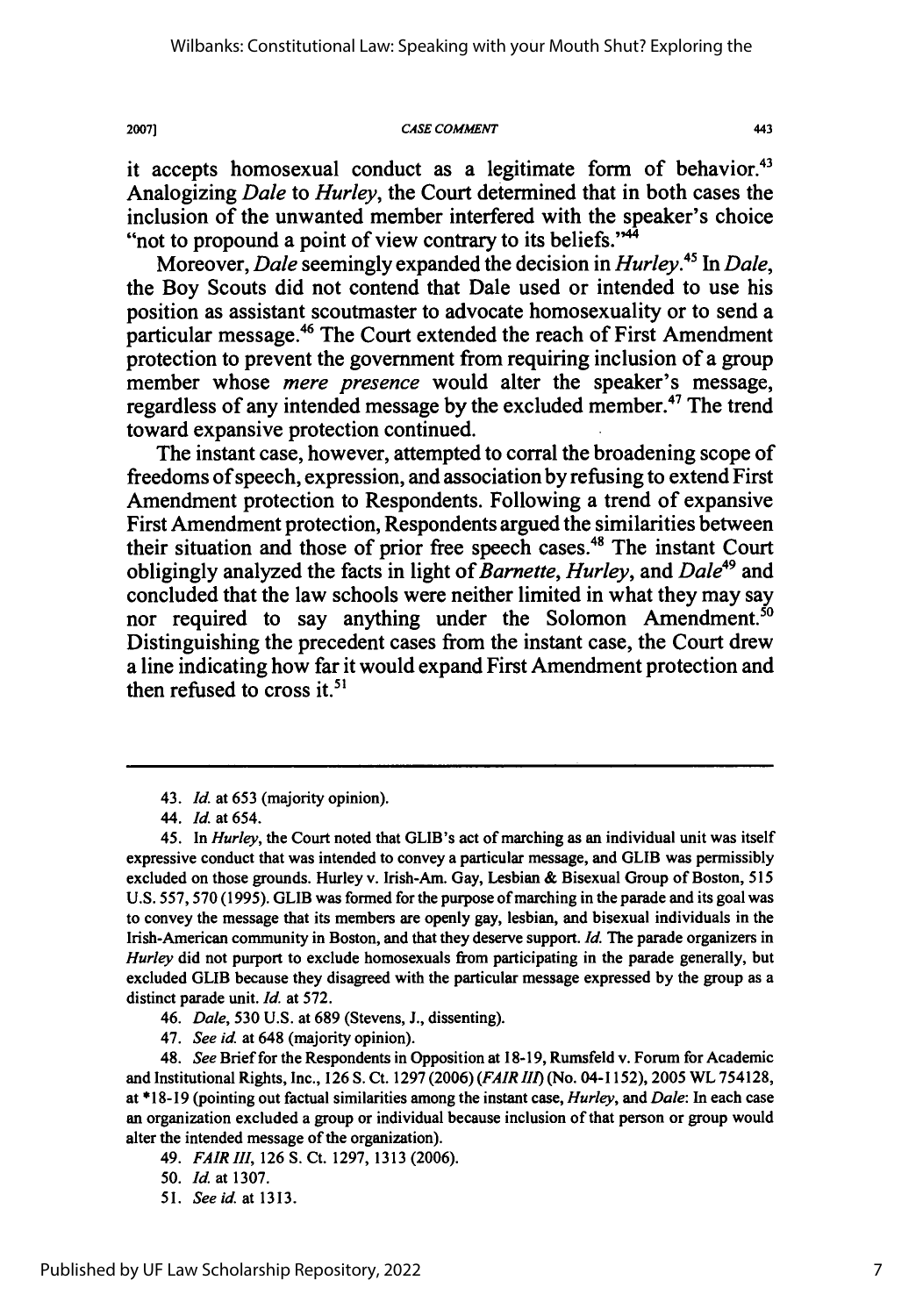#### **FLORIDA LAW** REVIEW

First, the Court distinguished *Barnette* from the instant case, finding that the Solomon Amendment did not tell Respondents what to say. $52$ Although the schools might be required to send recruiting information on the military's behalf, and that communication would likely include elements of speech,<sup>53</sup> the Court reasoned that such recruiting assistance would be "a far cry from the compelled speech in *Barnette."54* Not only would the content **of** any recruiting-related speech be unaffected **by** the Solomon Amendment,<sup> $55$ </sup> but the dissemination of such speech would be required only if the school chose to provide similar speech on behalf of other recruiters. 6 Moreover, the Court opined that equivocating the instant case to the compelled speech in *Barnette* "trivializes" the First Amendment freedom protected therein.<sup>57</sup>

Second, the instant Court distinguished *Hurley* **by** determining that the law schools' messages in the instant case were not affected **by** the inclusion of the military recruiters.<sup>58</sup> The Court found that providing recruiting services, unlike a parade, is not inherently expressive.<sup>59</sup> The Court reasoned that no one would have reason to believe that the schools agreed with ideas expressed by the recruiters allowed on campus,<sup>60</sup> and it noted that the schools were welcome to say whatever they pleased regarding the military's policies without repercussion under the Solomon Amendment.<sup>61</sup> Furthermore, the Court found it extremely relevant that the conduct of excluding military recruiters expressed the school's intended

54. *FAIR* 11, 126 S. Ct. at 1308.

*55.* Id.

56. *Id,* at 1305 (discussing the instant Court's interpretation of the Solomon Amendment as a requirement that law schools offer the same recruiting assistance to the military that *they provide* to other recruiters). Perhaps more importantly, the instant Court noted that in *Barnette* students were not given a choice to remain silent because the government directly mandated their participation. *See* id. at 1308. In the instant case, however, the schools could avoid participating in recruiting assistance for the military if they chose not to offer it to other employers. *See* id.

**57. Id.**

58. Id. at 1309-10.

59. *Id.;* cf. Hurley v. Irish-Am. Gay, Lesbian & Bisexual Group of Boston, 515 U.S. 557, 568-70 (1995) (noting that parades are inherently expressive).

60. *FAIR III,* 126 **S.** Ct. at 1310. In its reasoning, the instant Court cited a prior First Amendment case, *Board of Education of Westside Community School v. Mergens,* 496 U.S. 226 (1990), which held that high school students were capable of appreciating the difference between speech sponsored by their school and speech that their school was legally required to allow because of an equal access policy. Id. (citing *Mergens,* 496 U.S. at 250). The instant Court then noted its doubt that students lose the ability to tell the difference **by** the time they reach law school. Id.

61. Id. at 1310.

<sup>52.</sup> Id. at 1308.

<sup>53.</sup> **Id.** (recognizing that e-mails and notices are speech subject to First Amendment scrutiny); *see also FAIR II,* 390 F.3d 219, 230-32 (3d Cir. 2004) (discussing modes of communication that schools may be required to undertake in connection with recruiting), *rev'd,* 126 S. Ct. 1297 (2006).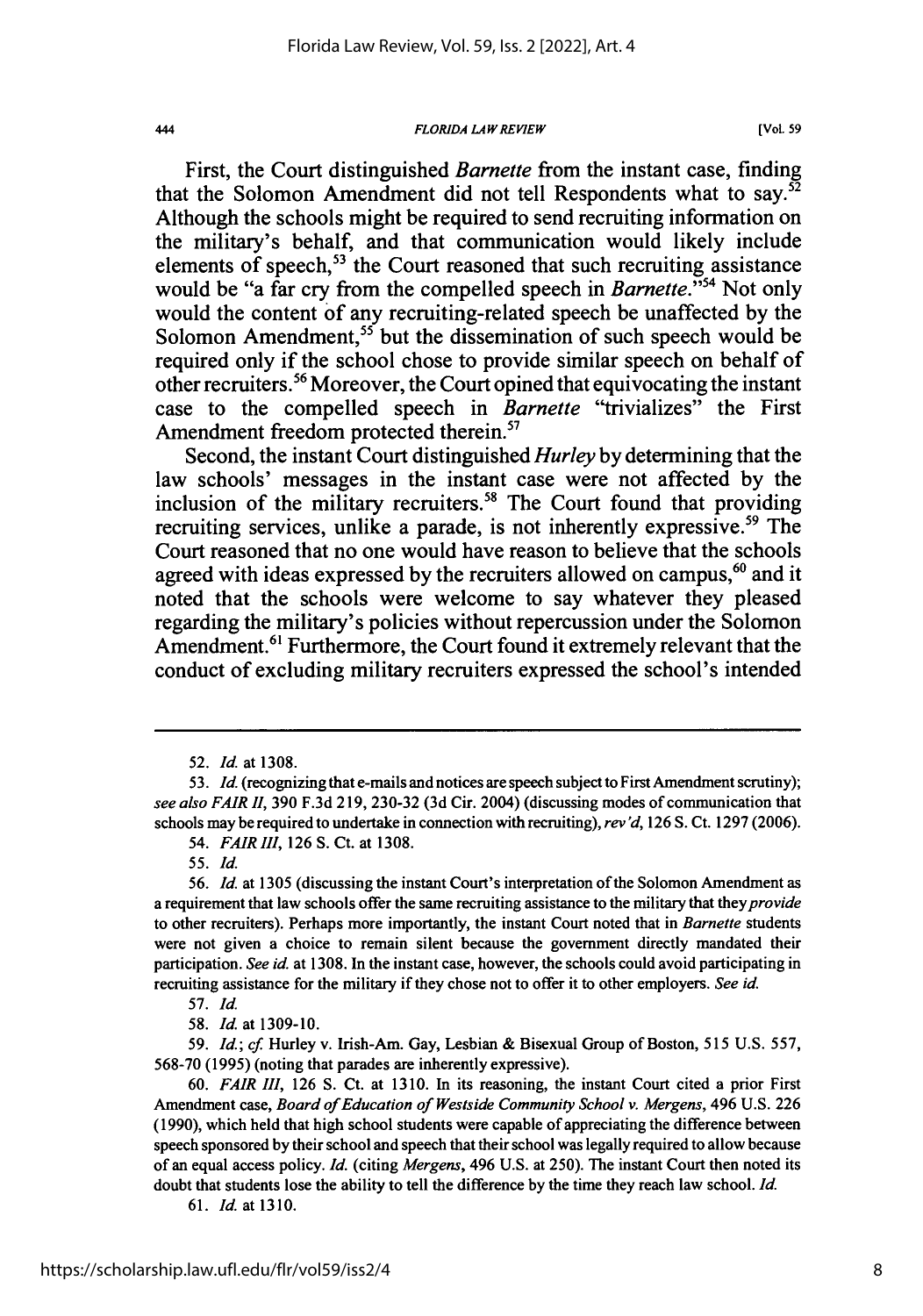*CASE COMMENT*

445

message only when accompanied by an explanation.<sup>62</sup> Their conduct lacking inherent expression, $63$  Respondents were not, in the instant Court's opinion, analogous to the parade organizers in *Hurley.'*

Finally, the instant Court distinguished *Dale,* finding that extending temporary access to a person or group is quite different from forcing an organization to permanently admit an unwanted group member.<sup>65</sup> The instant Court recognized that law schools "associate" with military recruiters to the extent that they must interact with them during the visit to campus, but it noted that the military recruiter never becomes part of the law school.<sup>66</sup> Accordingly, the instant Court held that the presence of a military recruiter on campus did not violate Respondents' right to associate, no matter how repugnant the school finds the recruiter's message.<sup>67</sup>

**By** distinguishing prior cases that triggered First Amendment protection, the instant Court truncated the trend expanding its protective role.68 Coming only six years after the *Dale* decision, it might not have been unthinkable that the instant Court would afford protection to Respondents.69 Clearly it seemed feasible to at least several constitutional law scholars.<sup>70</sup> However, the instant Court refused to "stretch . . . First

20071

66. *Id.*

68. *See* Erwin Chemerinsky, *The First Amendment and Military Recruiting,* TRIAL, May 2006, at 78, 79 (calling the *FAIR III* decision a departure from precedent and a narrowing of First Amendment protections); *cf.* Boy Scouts of Am. v. Dale, 530 U.S. 640 (2000) (protecting organization from required inclusion of a member whose presence would alter its message); Hurley v. Irish-Am. Gay, Lesbian & Bisexual Group of Boston, 515 U.S. 557 (1995) (protecting parade organizers from being forced to include a parade unit with an objectionable message); Riley v. Nat'l Fed'n ofthe Blind, Inc., 487 U.S. 781 (1988) (holding North Carolina Charitable Solicitations Act unconstitutional because it impermissibly mandated speech the speaker would not ordinarily make); Pac. Gas & Elec. Co. v. Pub. Utils. Comm'n of Cal., 475 U.S. 1 (1986) (protecting utility company from being required to include objectionable newsletter in bill sent to customer); Wooley v. Maynard, 430 U.S. 705 (1977) (protecting motorists from being forced to display objectionable state motto on license plate); Miami Herald Publ'g Co. v. Tornillo, 418 U.S. 241 (1974) (protecting newspaper editors' right to choose content of their own newspaper); W. Va. State Bd. of Educ. v. Barnette, 319 U.S. 624 (1943) (extending protection to prevent students from being forced to recite the Pledge against their beliefs).

69. *See* First Amendment Center, *High Court Hears Case of Military Recruiters on Campus,* Dec. 6, 2005, http://www.firstamendmentcenter.org/news.aspx?id=16158 (indicating that free speech cases often generate divided Supreme Court decisions and predicting a tie-breaker vote in the instant case).

70. Professors at some of the nation's prominent law schools participated in the suit either as plaintiffs or by submitting briefs in support of FAIR's position. *FAIR I,* 291 F. Supp. 2d 269,

<sup>62.</sup> Id. at 1311.

<sup>63.</sup> *See* id.

<sup>64.</sup> *Id.* at 1309.

<sup>65.</sup> *Id.* at 1312.

<sup>67.</sup> *Id.* at 1313.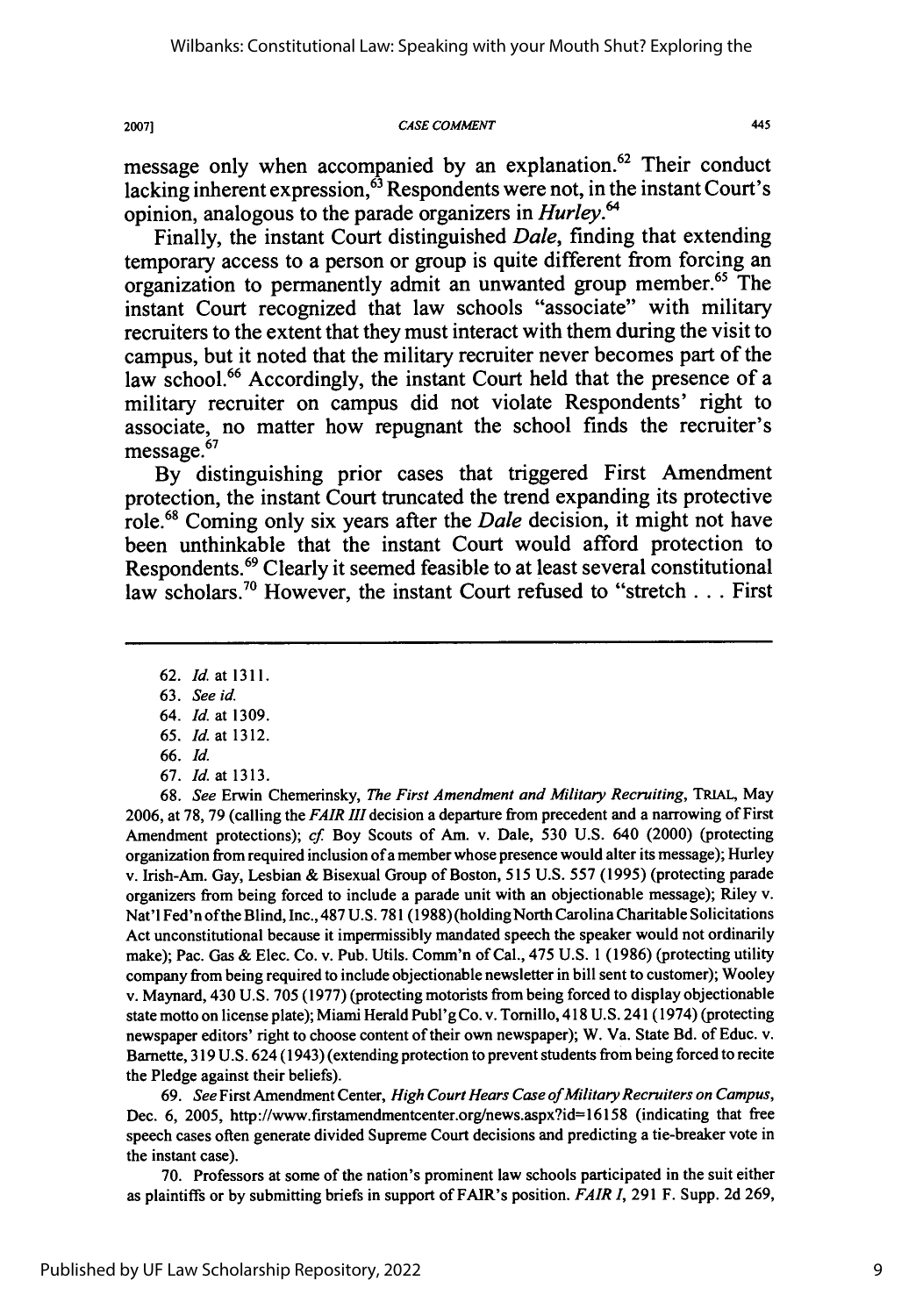#### *FLORIDA LAW REVIEW*

**[Vol. 59**

Amendment doctrines well beyond the sort of activities these doctrines protect."71

Importantly, the Court briefly discussed alternative grounds for its decision in the instant case,<sup>72</sup> yet chose to elaborate on the First Amendment issue.<sup>73</sup> The Court noted that the Solomon Amendment would be permissible even if it restricted Respondents' speech because it promoted a "substantial Government interest in raising and supporting the Armed Forces" and that interest could not be achieved as effectively absent the statute.<sup>74</sup> Acknowledging that the constitutionality of the Solomon Amendment could be sustained without exploring its actual effect on freedom of speech,<sup>75</sup> the instant Court made a purposeful statement about the reach of the First Amendment **by** deciding the case on those grounds.76

The Court clarified that the First Amendment protects conduct only if it is inherently expressive<sup> $77$ </sup> and went on to state that activity requiring

73. Id. at 1307-13; see also Linda Greenhouse, U.S. Wins Ruling over Recruiting at Universities, N.Y. TIMES, Mar. 7, 2006, at **Al** (identifying the lack of infringement on Respondents' freedom of speech as the "heart of the court's analysis," but recognizing the significance of the Court's discussion of Congress's constitutional power to raise an army).

74. FAIR III, 126 **S.** Ct. at 1311; see also Major Anita J. Fitch, The Solomon Amendment: A War on Campus, ARMY LAW., May 2006, at 12, 19 (noting the important role played by judge advocates in the armed forces and the chilling effect on recruiting of judge advocates that would have been likely had the Court held the Solomon Amendment unconstitutional).

75. FAIR II1, 126 **S.** Ct. at 1311.

76. *See* id. at 1313. It is noteworthy that the opinion was unanimous. The *New York Times* called the decision a "Supreme Court Smackdown" and noted that the opinion packed a particularly devastating punch for Respondents because the law professors challenging the Solomon Amendment failed to "produce so much as a sympathetic word from liberal justices like Ruth Bader Ginsburg, David H. Souter and John Paul Stevens." Adam Liptak, Supreme Court Smackdown!, N.Y. TIMEs, Mar. 12, 2006, § 4, at 5. It seems that delivery of such a forceful opinion by way of a unanimous decision indicates the instant Court's desire to make a point about the state of First Amendment jurisprudence. A bewildered attorney for Respondents found it difficult to believe that "three dozen law schools, 900 law professors, the court of appeals, and a dozen top law firms are all inept at connecting the dots of Supreme Court precedents." *Id.* Obviously, however, the Court wanted to make it clear that the First Amendment does not reach the situation addressed in the instant case, and the Court never intended its First Amendment precedent to lead to the conclusion that Respondents suggested. *See id.*

77. *FAIR III,* 126 S. Ct. at 1310; *cf* Texas v. Johnson, 491 U.S. 397,399,406 (1989) (finding that flag burning was sufficiently communicative of a particularized message to be expressive conduct entitled to First Amendment protection); Spencev. Washington,418 U.S. 405,409 (1974) (declaring the necessity of determining whether "activity was sufficiently imbued with elements

<sup>275-76 (</sup>D.N.J. 2003). For example, two of the named plaintiffs in the instant case were well known constitutional law professors: Erwin Chemerinsky of Duke University School of Law, and Sylvia Law of New York University Law School. *See id.*

<sup>71.</sup> FAIR III, 126 S. Ct. at 1313.

<sup>72.</sup> See id. at 1306-07 (recognizing Congress's constitutional power to raise and support a military).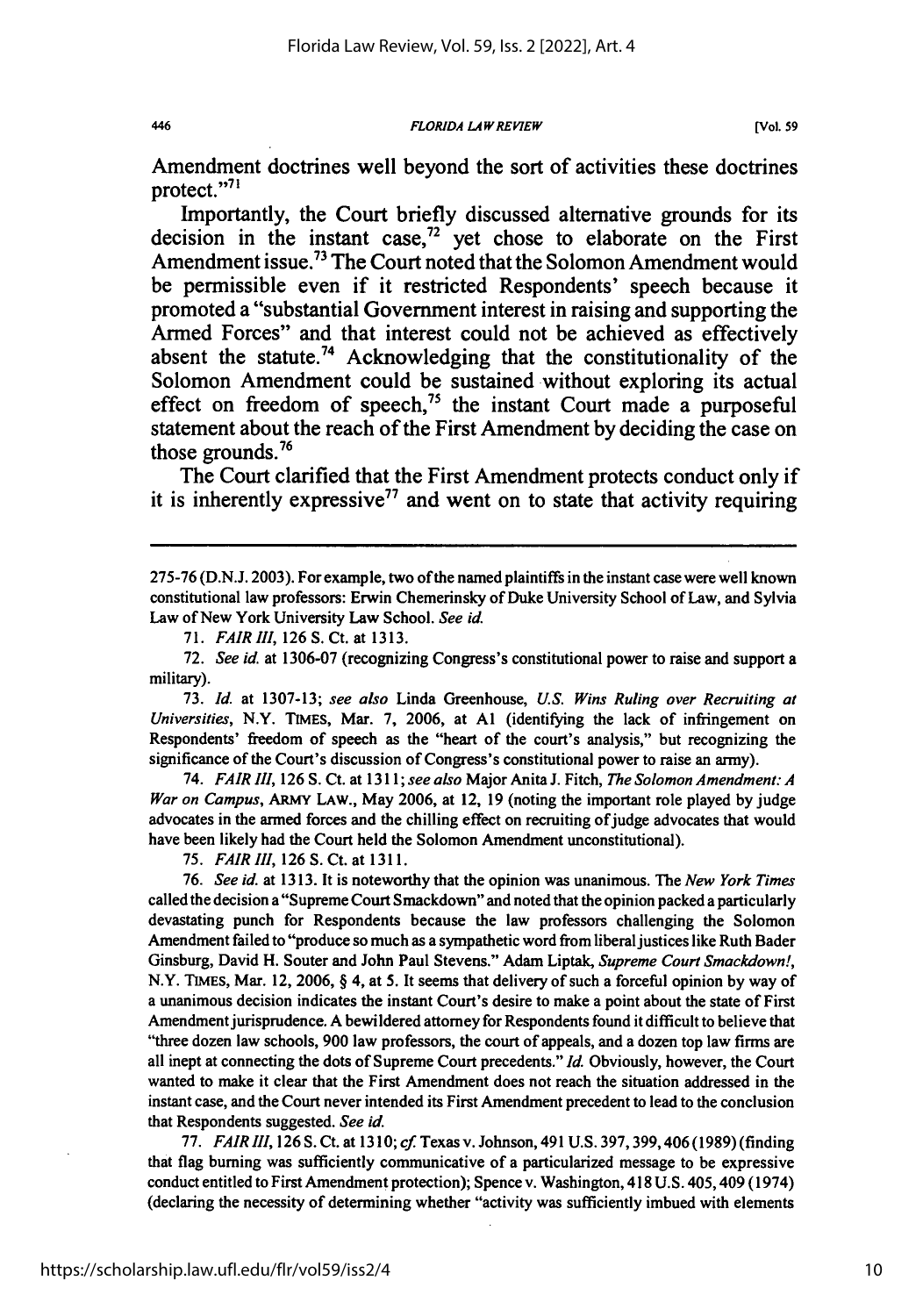2007]

#### *CASE COMMENT*

447

explanatory speech to convey a message is not inherently expressive.<sup>78</sup> The effect is that activity will not be deemed expressive just because the speaker says it **is.<sup>79</sup>**This is certainly a logical limit. The instant Court noted that any other conclusion would absurdly allow a regulated speaker to transform any conduct into protected speech simply **by** talking about it.80 This express limit on First Amendment protection conforms to precedent<sup>8</sup> and maintains the integrity of the Constitution.<sup>82</sup>

Furthermore, the Court implied that the practicability of disclaimer could remove certain compelled speech or expressive conduct from First Amendment protection.<sup>83</sup> Such a notion follows logically from past cases.<sup>84</sup>

78. *See FAIR III,* 126 **S.** Ct. at 1311. While a parade is inherently expressive, regardless of whether a delineated message has been announced, Hurley v. Irish-American Gay, Lesbian and Bisexual Group of Boston, 515 U.S. 557, 568-70 (1995), a ban of recruiting activities is not. *FAIR III*, 126 S. Ct. at 1311. Despite Respondents' assertion that the motive for exclusion of military recruiters from campus was solely to express a message that the schools disagreed with the military's policies, their conduct was not expressive. *Id.* at 1310-11.

79. This rule raises questions about the validity of the majority's contested assertion in *Dale* that a speaker should be given deference in defining the meaning of his or her message. *See supra* note 42 and accompanying text. If the Court refuses to allow a speaker to declare that certain conduct is expressive if it is not inherently so, then why should it allow a speaker to declare what its message is if that message is not apparent? The Court was not required to address this issue in the instant case because it determined that banning recruiting is not expressive conduct, and therefore Respondents sent no message at all. *FAIR III,* 126 **S.** Ct. at 1309.

80. *FAIR III,* 126 **S.** Ct. at 1311. The Court gave an illustrative example where, under Respondents' definition of expressive conduct, an individual who announces that he intends to express disapproval of the IRS by refusing to pay taxes could trigger First Amendment analysis of the Tax Code simply because he verbally claims that his conduct of not paying taxes is expressive. Id.

81. *See, e.g., Hurley,* 515 U.S. at 568 (finding that parades are inherently expressive and therefore subject to First Amendment scrutiny); Johnson, 491 U.S. at 399, 406 (finding that flag burning was sufficiently communicative of a particularized message to be expressive conduct entitled to First Amendment protection); Spence, 418 **U.S.** at 409; *O'Brien,* **391 U.S.** at **376.**

**82.** *See FAIR III,* **126 S.** Ct. at **1308** (discussing trivialization of First Amendment precedent **by** extending protection in the instant case); Linda Greenhouse, *Justices Weigh Military's Access to Law Schools,* N.Y. TIMES, Dec. **7, 2005,** at **Al** (reporting that Justice Breyer expressed concern in oral arguments that a victory for Respondents could provide a constitutional basis for the challenge of other antidiscrimination laws **by** speakers who wanted to circumvent compliance with federal law); *supra* note **80** and accompanying text (discussing potential abuses of extending protection in this case).

**83.** *See FAIR 11,* **126 S.** Ct. at **1310** (finding that extending recruiting access in no way indicates that the school agrees with the recruiters' message, especially since the school is free to say what they like about military policy). In the instant case, Respondents claimed that disclaimers

of communication to fall within the scope of the First **. .** . Amendment[]"); United States v. O'Brien, 391 U.S. 367, 376 (1968) (reserving First Amendment protection for expressive conduct and refusing to "accept the view that an apparently limitless variety of conduct can be labeled 'speech' whenever the person engaging in the conduct intends thereby to express an idea"); Greenhouse, *supra* note 73 (identifying the importance of Court's finding in *FAIR llthat* allowing recruiters on campus was not "inherently expressive").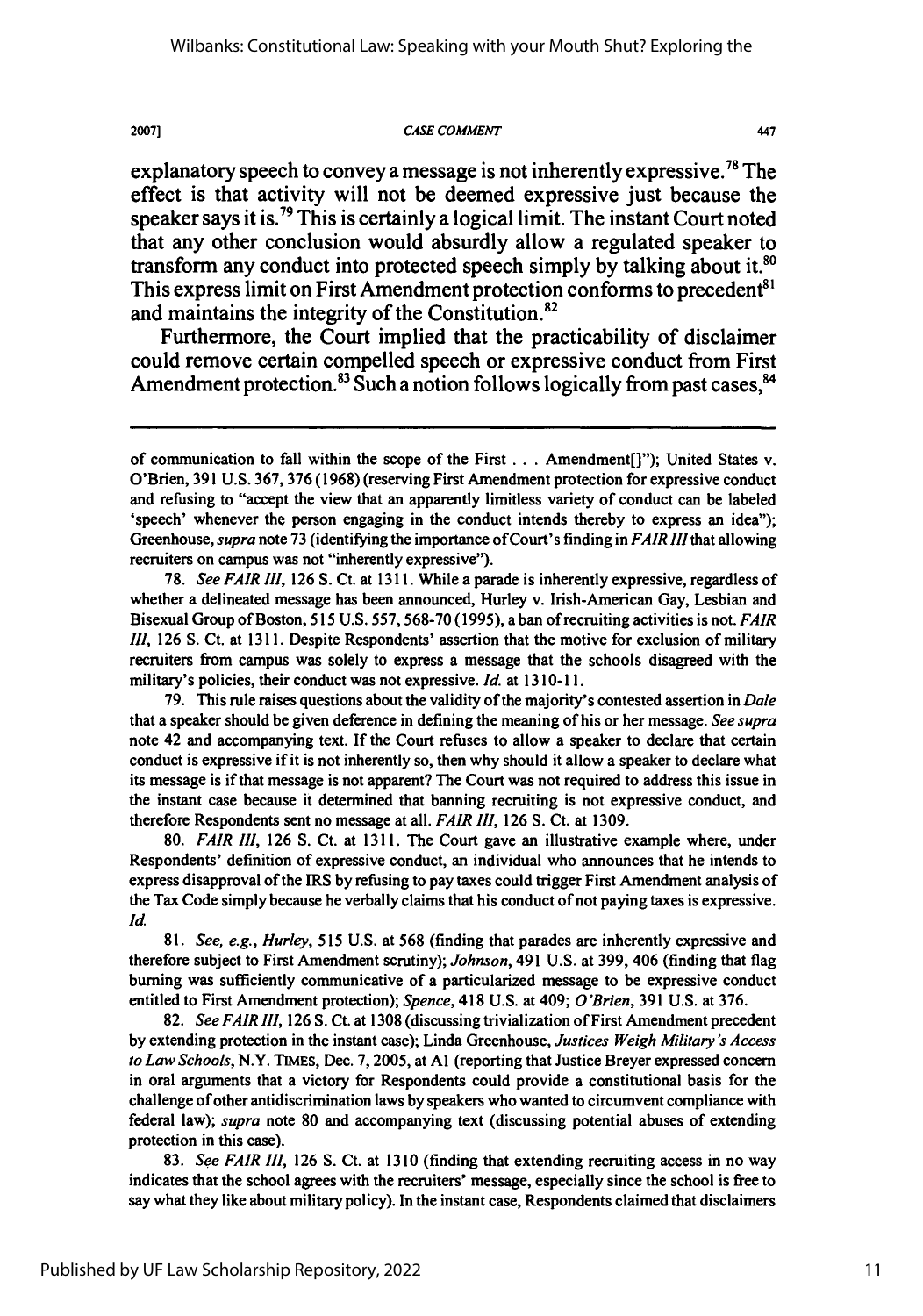#### *448 FLORIDA LAW REVIEW* **[Vol. 59**

although it raises two possible issues. First, speech (or expressive conduct) might be more difficult to protect from unwilling accommodation of a contrary message if the speaker, via disclaimer, can easily thwart dilution of its intended message.<sup>85</sup> However, this issue is not as troubling as it might seem. The First Amendment is best served **by** countering a contrary expression with more speech rather than less.<sup>86</sup> Moreover, availability of disclaimer is not conclusive, but only a factor weighing in favor of finding danger of attribution unlikely.87

84. *See supra* note 32 and accompanying text (finding First Amendment infringement where the speaker could not employ a disclaimer to distinguish its viewpoint from that of a parade participant and distinguishing prior case where disclaimer was available).

*85. See FAIR III,* 126 **S.** Ct. at 1310 (discussing relevance of students' ability to recognize disclaimer and distinguish schools' opinions from that of recruiter); Greenhouse, *supra* note 82, at **Al** (noting that Justice O'Connor found it important that the schools could easily inform the students that the school disagreed with the military's policy). *But see FAIR II,* 390 F.3d 219, 241 (3d Cir. 2004), *rev'd,* 126 S. Ct. 1297 (2006) (claiming that "the Supreme Court has never held that compelled speech concerns evaporate if a speaker can ameliorate the risk of misattribution by disclaiming the message it is being compelled to propagate."); Pac. Gas & Elec. Co. v. Pub. Utils. Comm'n of Cal., 475 U.S. 1, 15 n. 11 (1986) ("The presence of a disclaimer... does not suffice to eliminate the impermissible pressure **...** to respond to [compelled] speech.") (plurality opinion); Pruneyard Shopping Ctr. v. Robins, 447 U.S. 74, 99 (1980) ("The mere fact that he is free to dissociate himself from the views expressed on his property [through use of disclaimers] cannot restore his 'right to refrain from speaking at all."' (citations omitted)); Chemerinsky, *supra* note **68,** at **79** (describing the Court's decision in *FAIR III* as a departure from precedent because the Court had never before found that compelled speech was acceptable if the speaker could later disavow the compelled message).

**86.** *See* Greenhouse, *supra* note **82,** at **Al** (reiterating a comment **by** Justice Breyer opining that the normal First Amendment "remedy for speech you don't like is not less speech, it is more speech").

**87.** First Amendment protection was rarely available if there was little danger of the contrary message being attributed to the speaker claiming infringement. *See supra* note **60** and accompanying text (explaining that there was little danger in the instant case of recruiters' message being attributed to school and thus no infringement); *see also* Rosenberger v. Rector and Visitors of Univ. of Va., **515 U.S. 819,** 841-42 **(1995)** (finding no infringement where fear of attribution of message was not plausible); *Pruneyard,* 447 **U.S.** at **87** (refusing First Amendment protection where there was little likelihood that the message of demonstrators would be identified with owner of shopping center where demonstrations took place). It is likely that a disclaimer only adds to the evidence that the danger of attribution is minimal, and therefore the instant Court's focus on disclaimer really does little to change the state of the law. *See, e.g., Pruneyard,* 447 **U.S.** at **87** (considering store owner's ability to post signs to disclaim any sponsorship of the handbillers' message as a factor indicating minimal danger of attribution).

were insufficient to make clear to students and the public that the school opposed the military's policy on homosexuality. Schweitzer, *supra* note 6, at A2. Respondents argued that students simply would not believe the disclaimers; but Chief Justice Roberts focused on the feasibility of disclaimers and pointed out that if the schools found disclaimers insufficient, they were free to decline federal funding and turn away the military recruiters in order to make their opposition clear. *Id.*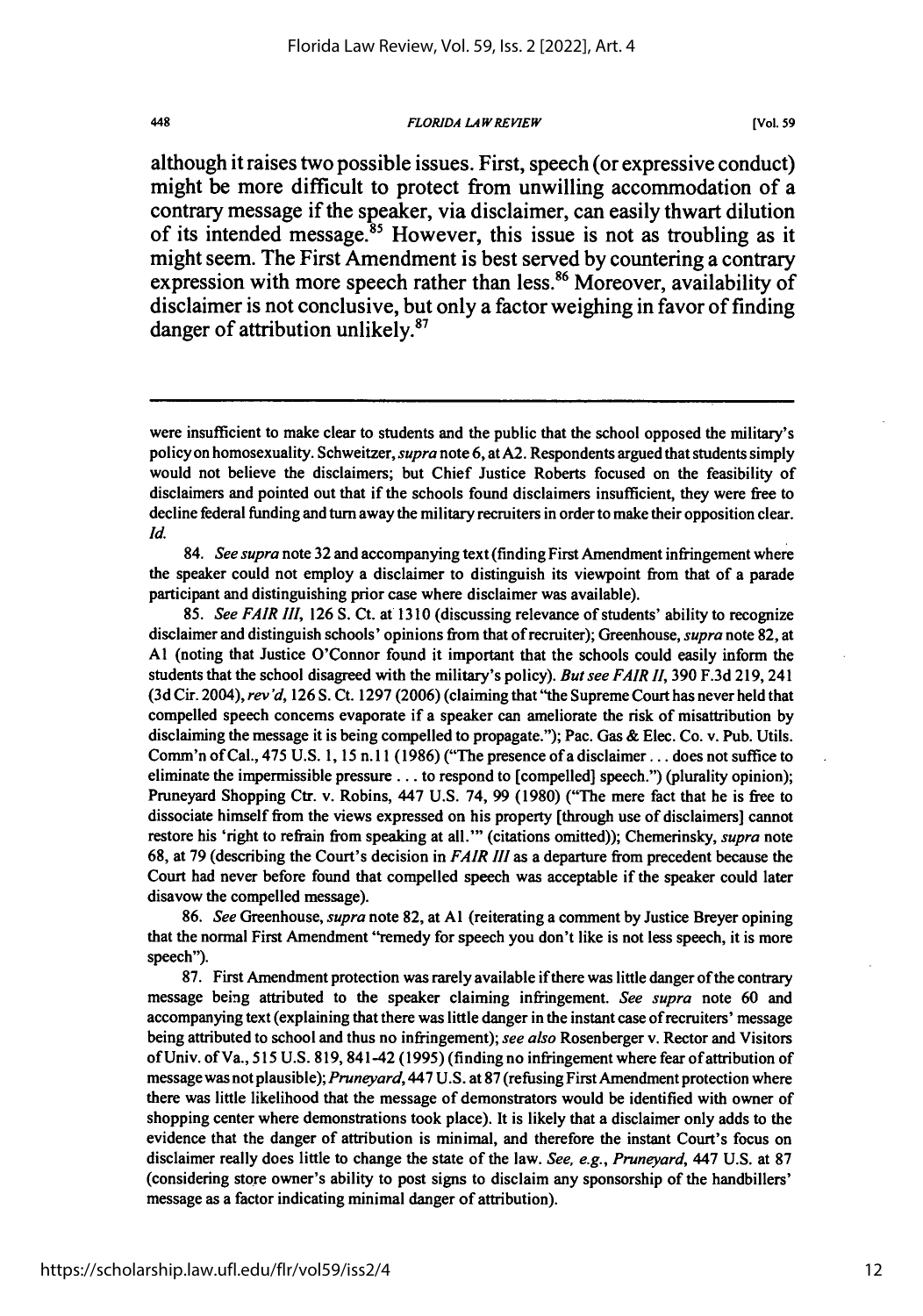#### **CASE COMMENT**

449

Second, certain future disclaimers might violate the Solomon Amendment.<sup>88</sup> The Court encouraged law schools to express their disapproval of the military's failure to comply with their antidiscrimination policy by other means.<sup>89</sup> The Court, however, neglected to define fully how protests would square with the Solomon Amendment<sup>9</sup> as interpreted by the Court.<sup>91</sup> Surely protesting outside of a military recruiter's interview room on campus could run afoul of the Solomon Amendment's mandate to provide the military the same access that is provided to any other employer.<sup>92</sup> It is unlikely that other favored employers would receive a similarly cold welcome to campus. The Court left the legal analysis of limits on disclaimers to be resolved another day, and further litigation seems likely, as plans to push the limits are well under way.<sup>93</sup>

91. *See FAIR 11I,* 126 **S.** Ct. at 1305 (interpreting the Solomon Amendment to require the schools to provide the military the same access *provided* to other employers allowed on campus); *see also* 10 U.S.C.A. § 983(b)(1) (West 2007) (requiring access for the military that is "at least equal in *quality* and scope to the access to campuses and to students that is *provided* to any other employer" (emphasis added)).

92. *See FAIR III,* 126 **S.** Ct. at 1305; Greenhouse, *supra* note 82, at **Al** (explaining that during oral argument Justice Kennedy indicated that Petitioners' response that the school could organize a protest outside of the military's interview room conceded too much).

93. Notably, Paula C. Johnson, a law professor at Syracuse University and named plaintiff in the instant case, indicated in an interview that she expected that "things will begin to happen" on campuses as opponents of the military had time to better organize. Greenhouse, *supra* note 73, at **Al.** Similarly, Carl C. Monk, director of FAIR, commented to a reporter following the decision that FAIR would "continue to require its member schools to engage in 'significant' activities to counter the impact of the Solomon Amendment." *Id.* Such plans to organize protests and to see just how far law schools can go without violating the Solomon Amendment have already begun. *See, e.g.,* SolomonResponse.Org, http://www.law.georgetown.edu/solomon/ (last visited Jan. 24, 2007) (inviting law school students and faculty to protest the military's "don't ask don't tell" policy and calling the *FAIR III* decision "a call to arms to law school administrations across the country to vocally demonstrate their opposition"); Campus Antiwar Network, *National Day of Counter-Recruitment,* Dec. 6, 2005, http://campusantiwar.net/index.php?option=content&task=view& id=l 24&Itemid=36 (encouraging protests outside Supreme Court during oral arguments for *FAIR III* and further promoting future events in the "movement for COLLEGE NOT COMBAT,"

<sup>88.</sup> The instant Court raised this question during oral argument and probed Petitioners about what exactly the schools could do to disclaim their objection to the military's policy, but no discussion of how far the schools could go appeared in the Court's opinion. *See* Transcript of Oral Argument at 25, *FAIR III,* 126 S. Ct. 1297 (2006) (No. 04-1152), 2005 WL 3387694, at \*25.

<sup>89.</sup> FAIR 11, 126 S. Ct. at 1310, 1313.

<sup>90.</sup> During oral arguments, Justice O'Connor asked the attorney for the government, Solicitor General Paul Clement, whether the schools would be able to post notices or otherwise make their disapproval known at the recruitment offices where the military would be interviewing students without violating the amendment. Transcript of Oral Argument at 21, *FAIR III,* 126 **S.** Ct. 1297 (2006) (No. 04-1152), 2005 WL 3387694, at \*21. Clement replied that the schools could, but he stated that there was a "line" limiting what the schools could do. *Id.* The instant Court apparently did not find it necessary to explore what that "line" might be.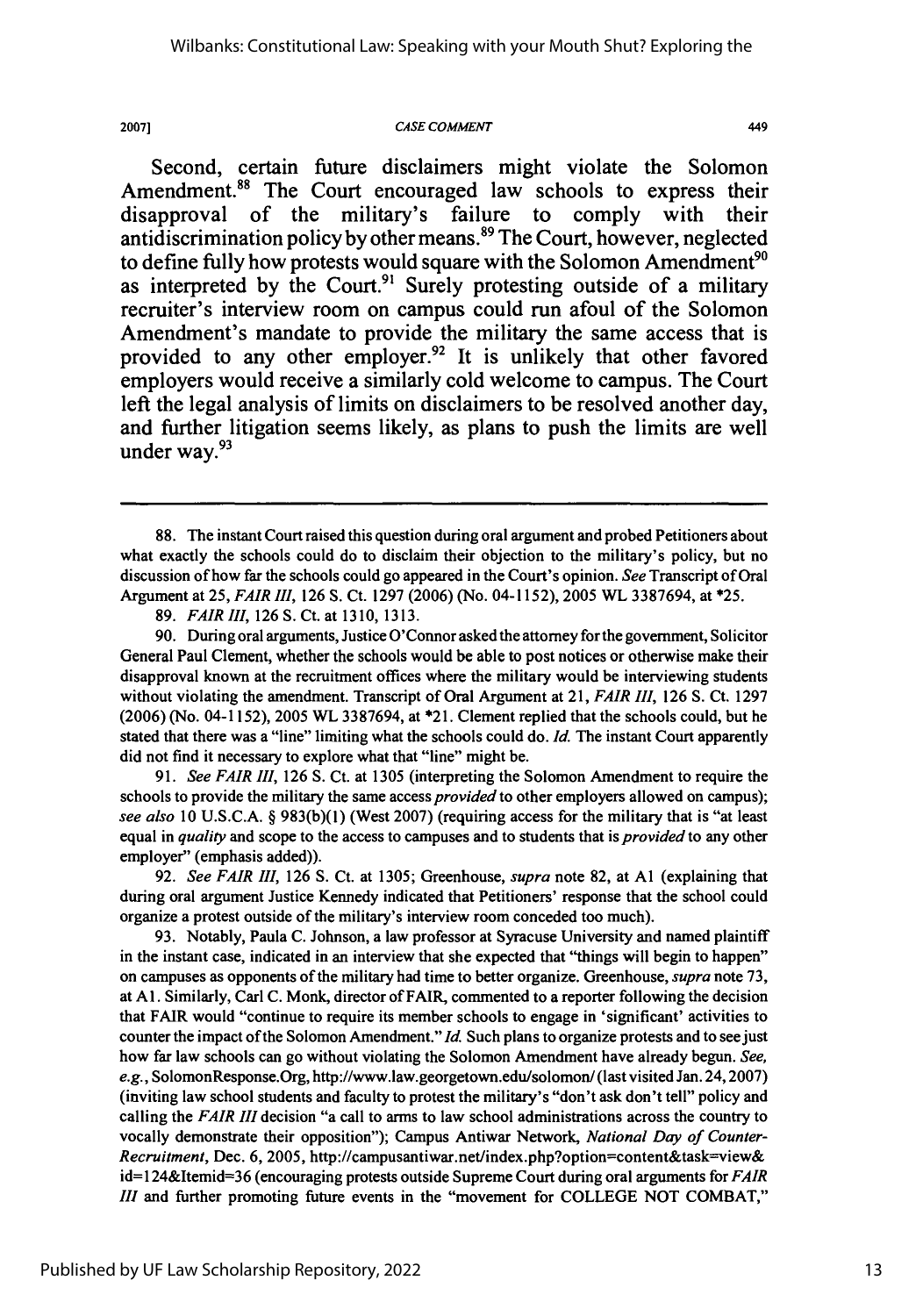#### *FLORIDA LAWREVIEW*

The instant Court also reined in the potentially far-reaching implications of *Dale.94* The instant case defined certain characteristics of a group member<sup>95</sup> that make the *Dale* analysis more manageable and eliminated its unknown breadth.<sup>96</sup>*Dale* no longer looms, threatening to allow exclusion of any person whose mere presence might impair a group's overall message;<sup> $\hat{p}$ </sup> the instant case limits the application of *Dale* to situations where the presence of the unwanted person is permanent.<sup>98</sup> This limitation prevents ridiculous circumvention of antidiscrimination **laws. <sup>99</sup>**

In sum, compelled speech is unconstitutional, inherently expressive conduct is protected, and a speaker may not be forced to alter his or her expressed message. The common thread is that a message must *actually* be expressed.<sup>100</sup> By refusing to recognize Respondents' conduct as speech within the confines of the First Amendment, the instant Court refused to stretch the First Amendment to new limits.<sup>101</sup> Excluding recruiters does not equal speaking.102 Similarly, including recruiters sends no message regarding a school's agreement or disagreement with a recruiter's policies.<sup>103</sup> If the instant Court had ruled that the conduct of excluding recruiters was speaking, virtually any activity could easily be misconstrued

including protests at school administration offices).

94. *See FAIR II,* 126 S. Ct. at 1312 (distinguishing *Dale).*

95. *See id.*

96. *Id.* (distinguishing the effect on the message conveyed by an organization of a permanently present group member versus that of a visitor).

97. *See* Chemerinsky, *supra* note 68, at 79 (noting that the Court had not previously limited freedom of association to "membership"). *See also* Elizabeth A. Powers, Comment, *Constitutional Law: The Freedom of Expressive Association, an Organization's Right to Choose What Not to Say,* 53 **FLA.** L. REV. 399, 408 (2001) (interpreting *Dale* broadly as allowing exclusion of anyone disagreeing with an institution's philosophy).

98. *FAIR III,* 126 S. Ct. at 1312. The instant Court recognized this distinction as "critical." *Id.*

99. *See id.* (declaring that speakers may not shield themselves from laws requiring equal access by claiming that their messages would be impaired by mere association).

100. The instant Court found that the Solomon Amendment regulated only conduct (i.e., what the schools must do), and not speech (i.e., what the schools must say). *Id.* at 1307. In analyzing the schools' conduct, the Court found that Respondents did not succeed in sending the intended message by excluding military recruiters from law school campuses, nor did they send an unwanted message by allowing recruiters access to campus. *Id.* at 1309-11. The Court noted that no one would know why the military was interviewing off-campus without an explanation, and therefore the conduct could not be considered inherently expressive. *Id.* at 1311; *see also supra* notes 62, 78 and accompanying text.

101. *See FAIR II1,* 126 S. Ct. at 1313.

102. Respondents' conduct was not inherently expressive. *See supra* notes 62-64, 78, 100 and accompanying text.

103. *See supra* note 60 and accompanying text. Respondents were not directly compelled to say anything via oral or written communication. *See supra* notes 52-56 and accompanying text.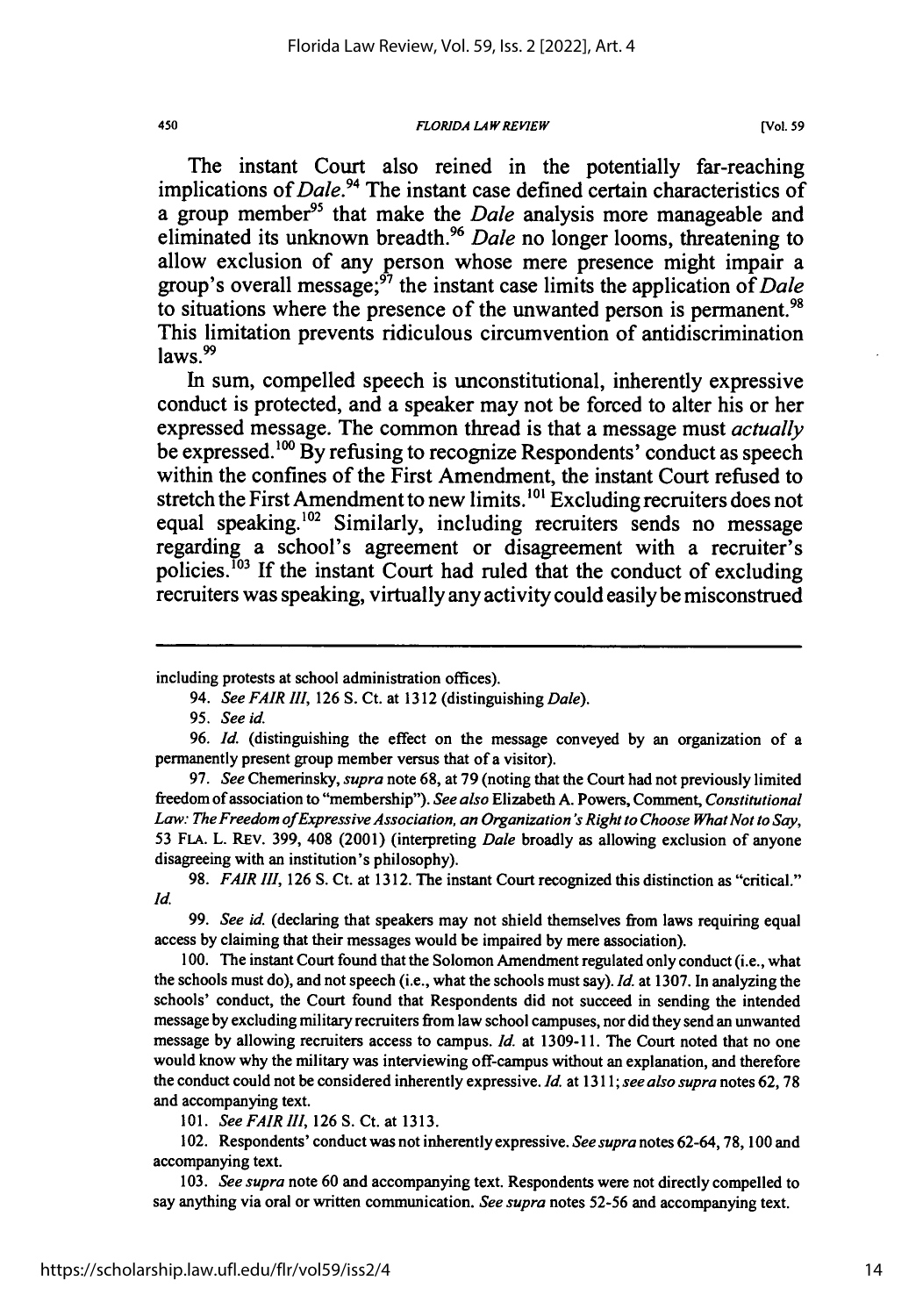2007]

#### **CASE COMMENT**

451

to fit beneath the protection of the First Amendment.<sup>104</sup> Despite the prior trend of expansive protection, that was a line that the Court was understandably unwilling to cross. It is still possible to "speak" without opening your mouth, but the message must be heard loud and clear if the First Amendment is to apply.<sup>105</sup>

<sup>104.</sup> *See supra* note **80** and accompanying text (discussing the absurdity of allowing any conduct, even conduct that is not inherently expressive, to become speech if the actor talks about it).

**<sup>105.</sup>** *See supra* note **77** and accompanying text (demonstrating that conduct that is not inherently expressive cannot reasonably receive First Amendment protection).